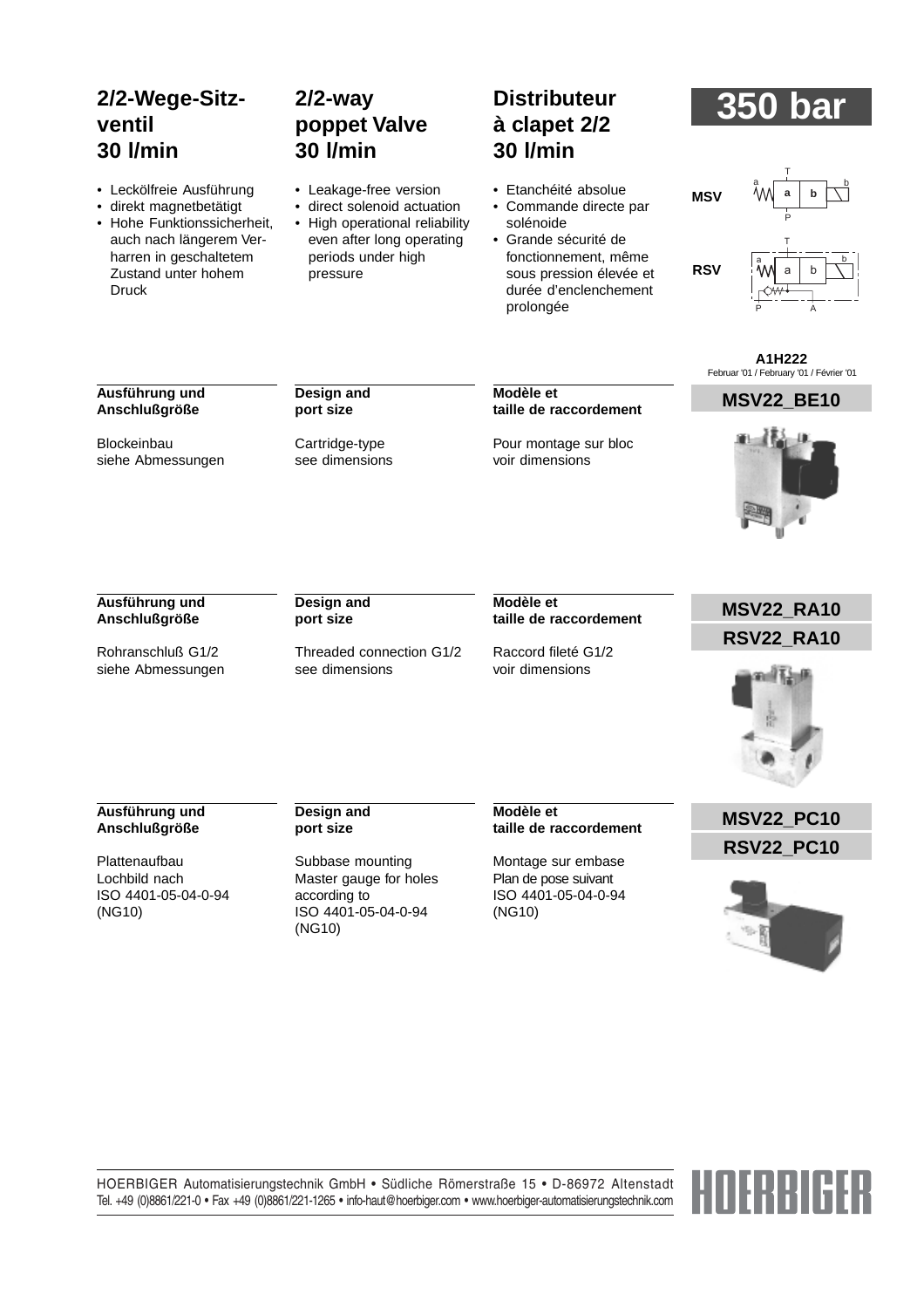# **Kenngrößen**

## **Allgemein**

#### **Bauart**

Sitzventil, direkt gesteuert **Anschlußgröße** BE10: Blockeinbau (siehe Abmessungem) RA10: 4 Schrauben M6 PC10: Plattenaufbau (NG10) ISO4401-05-04-0-94

# **Masse**

MSV.....BE10: 1,1 kg MSV.....RA10 / PC10: 2,5 kg RSV.....RA10 / PC10: 2,6 kg

#### **Einbaulage** beliebig

**Volumenstromrichtung** siehe Symbole

**Umgebungstemperaturbereich** min -30 °C, max +50 °C

#### **Hydraulische Kenngrößen**

## **Max. Betriebsdruck an den Anschlüssen** P,A = 350 bar;T = 160 bar (max. 80% von P) **Druckflüssigkeit** Mineralöl nach DIN 51524, andere Medien auf Anfrage **Verschmutzungsklasse für Druckmittel** max. Klasse 10 nach NAS 1638 zulässig **Filterempfehlung** Filterrückhalterate  $\beta_{25}$ >75 **Druckflüssigkeitstemperaturbereich** min =  $-25 °C$ , max =  $+70 °C$ **Volumenstrom** max. 30 l/min **Viskositätsbereich** min = 10 mm2 /s, max = 600 mm2/s

#### **Betätigungsart**

elektromagnetisch mit/ohne Handnotbetätigung **Nennspannung** siehe Bestellangaben **Spannungsart** DC ±10%; AC ±10% mit Gleichrichtersteckdose **Leistungsaufnahme** 54 W; P<sub>20</sub>=Leistung bei 20°C **Einschaltdauer**

**Dauerbetrieb Schutzart**

nach DIN40050, IP65 mit aufgesteckter Gerätesteckdose **Anschlußart**

Steckverbindung DIN43650-AF2-PG11

# **Characteristics**

## **General**

### **Type**

Poppet valve, directly operated **Port size** BE10: Cartridge type (see dimensions) RA10: 4 screws M6 PC10: Subbase mounting (NG10) ISO4401-05-04-0-94 **Mass** MSV.....BE10: 1,1 kg MSV.....RA10 / PC10: 2,5 kg RSV.....RA10 / PC10: 2,6 kg **Installation** arbitrary **Flow direction** see symbols

**Ambient temperature range** min -30 °C, max +50 °C

#### **Hydraulic characteristics**

**Max. operating pressure on the connections**  $PA = 350$  bar;  $T = 160$  bar (max. 80% of P) **Hydraulic medium** Mineral oil according to DIN 51524, another media on request **Contamination level for pressure medium** max. class 10 in accordance with NAS1638 **Filter** Rentention rate  $\beta_{25}$ >75 **Pressure media temperature range** min =  $-25 °C$ , max =  $+70 °C$ **Volume flow** max. 30 l/min **Viscosity range** min = 10 mm²/s, max = 600 mm²/s

## **Actuation**

electromagnetic with/without manual emergency override **Nominal voltage** see ordering instructions **Voltage** DC ±10%; AC ±10% with rectifier socket **Power consumption** 54 W;  $P_{20}$ =performance at 20°C **Duty cycle** Continuouse operation **Electrical protection** According to DIN40050, IP65 with plug **Connection** Connector DIN43650-AF2-PG11

# **Caractéristiques**

## **Généralités**

| Type<br>à clapet, pilotage direct                           |
|-------------------------------------------------------------|
| Taille de raccordement                                      |
| BE10: Montage sur bloc (voir dimensions)                    |
| RA10: vis M6 (4x)                                           |
| PC10: Montage sur embase (NG10)                             |
| ISO4401-05-04-0-94                                          |
| <b>Masse</b>                                                |
| MSVBE10:<br>1,1 kg                                          |
| MSVRA10 / PC10:<br>$2,5$ kg                                 |
| RSVRA10 / PC10:<br>2,6 kg                                   |
| <b>Position de montage</b>                                  |
| indifférente                                                |
| Sens d'écoulement                                           |
| voir symbole                                                |
| Plage de température ambiante                               |
| min -30 °C, max +50 °C                                      |
|                                                             |
| Caractéristiques hydrauliques                               |
|                                                             |
| Pression de service max. aux                                |
| raccords                                                    |
| $P,A = 350$ bar; T = 160 bar (max. 80% de P)                |
| <b>Fluide hydraulique</b>                                   |
| Huile minérale DIN51524,                                    |
| autres sur demande                                          |
| Degré de pollution                                          |
| max. classe 10 suivant NAS 1638 admissible                  |
| Filtration recommandée                                      |
| Taux de filtration $\beta_{25}$ >75                         |
| Plage de température du fluide                              |
| hydraulique                                                 |
| min = -25 °C, max = +70 °C                                  |
| <b>Débit</b>                                                |
| max. 30 l/min                                               |
| Plage de viscosité                                          |
| $min = 10$ mm <sup>2</sup> /s, max = 600 mm <sup>2</sup> /s |
|                                                             |
| <b>Mode d'actionnement</b>                                  |
| électromagnétique                                           |
| avec/sans commande manuelle d'urgence                       |
| <b>Tension nominale</b>                                     |
| Voir indications de commande                                |
| <b>Alimentation</b>                                         |
|                                                             |

DC ±10%; AC ±10% avec connecteur redresseur

**Puissance absorbée** 54 W; P<sub>20</sub>=puissance à 20°C **Taux de service** Fonctionnement continu **Indice de protection** Suivant DIN40050, IP65 avec connecteur adapté **Type de connexion**

Connecteur DIN43650-AF2-PG11

The right to introduce technical modifications is The right to introduce technical modifications is reserved. No part may be reproduced in any form reserved. No part may be reproduced in any form without permission in writing from the publisher. without permission in writing from the publisher.

accord écrit.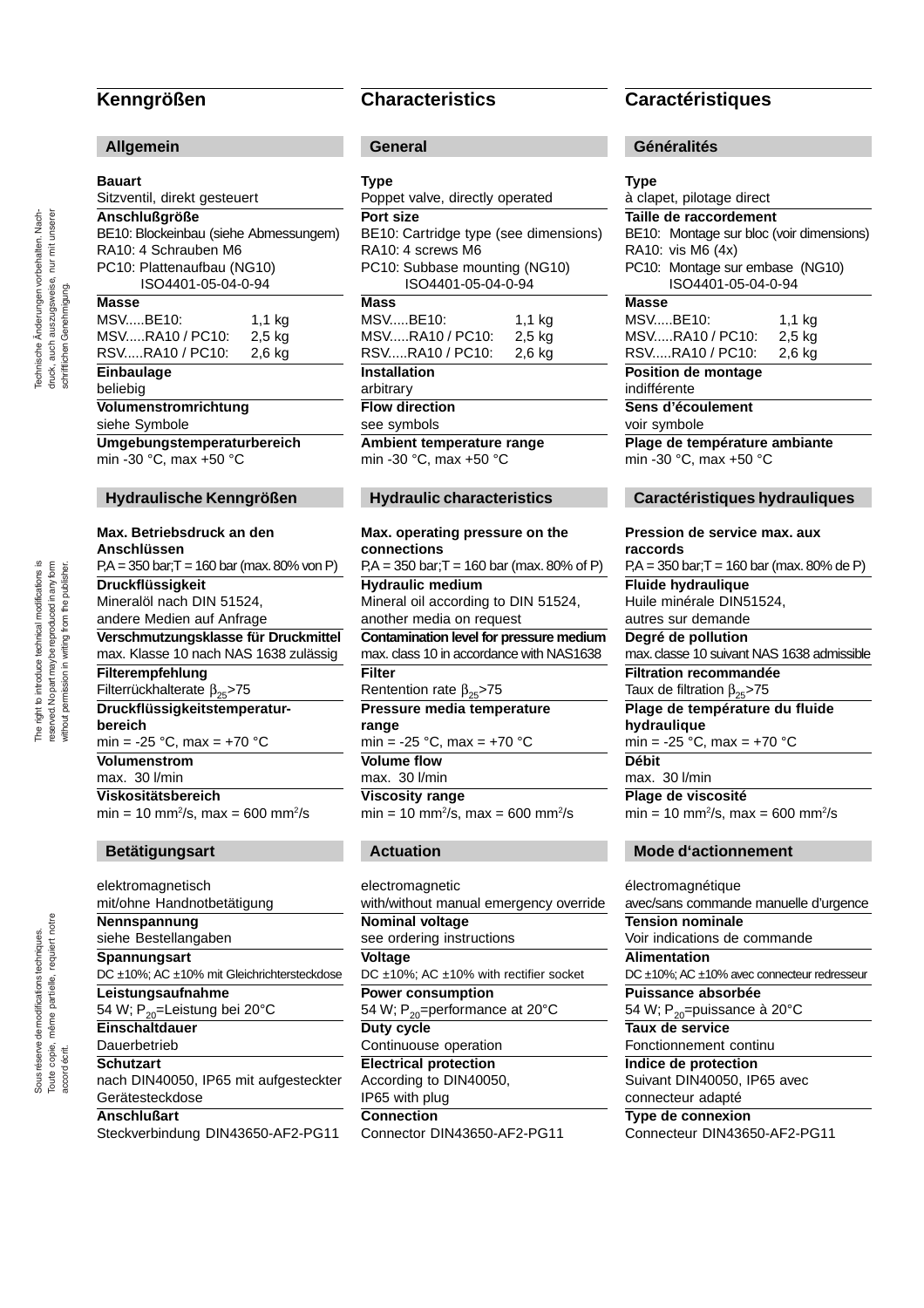#### **MSV22\_**

Mindestabmessungen für den Anschlußblock:**80 x 80 x 50 mm** Werden diese Mindestabmessungen unterschritten, ist ein einwandfreier Dauerbetrieb nicht mehr gewährleistet Min. dimensions for manifold: **80 x 80 x 50 mm** In cases of deviation, optimal continuous operation can no longer be guaranteed. Dimensions minimales du bloc de connexion:**80 x 80 x 50 mm** Si ces dimensions sont réduites, un fonctionnement continu normal ne

Gerätesteckdose um je 4 x 90° verdreht montierbar. Connector mounted in 4 positions at 90° angle. Connecteur orientable à 4 x 90°.

# **MSV22\_ / RSV22\_**

#### A, P, T,  $=$  G1/2



## **MSV22\_ / RSV22\_**



Gerätesteckdose um je 4 x 90° verdreht montierbar. Connector mounted in 4 positions at 90° angle. Connecteur orientable à 4 x 90°.

max. 100



Gerätesteckdose um je 4 x 90° verdreht montierbar. Connector mounted in 4 positions at 90° angle. Connecteur orientable à 4 x 90°.



peut être assuré<br>
Position on graduated circle is optional<br>
Position indifférente sur le cercle de référence<br>
Position indifférente sur le cercle de référence



Mindestmontagefläche Min. mounting surface Surface minimale de montage

T<sup>*max. ⊘7.2*</sup> M8 x min. 8 (4x)

## **Handnotbetätigungen /**

## **Manual emergency override / Commandes manuelles d'urgence**





**HE31398**



Druckknopf pushbutton bouton-proussoir



Nothandstift versenkt manual overide pin pointe immergée

**Abmessungen (mm) Dimensions (mm) Dimensions (mm)**

91

U

**RA10**

**BE10**

 $\infty$